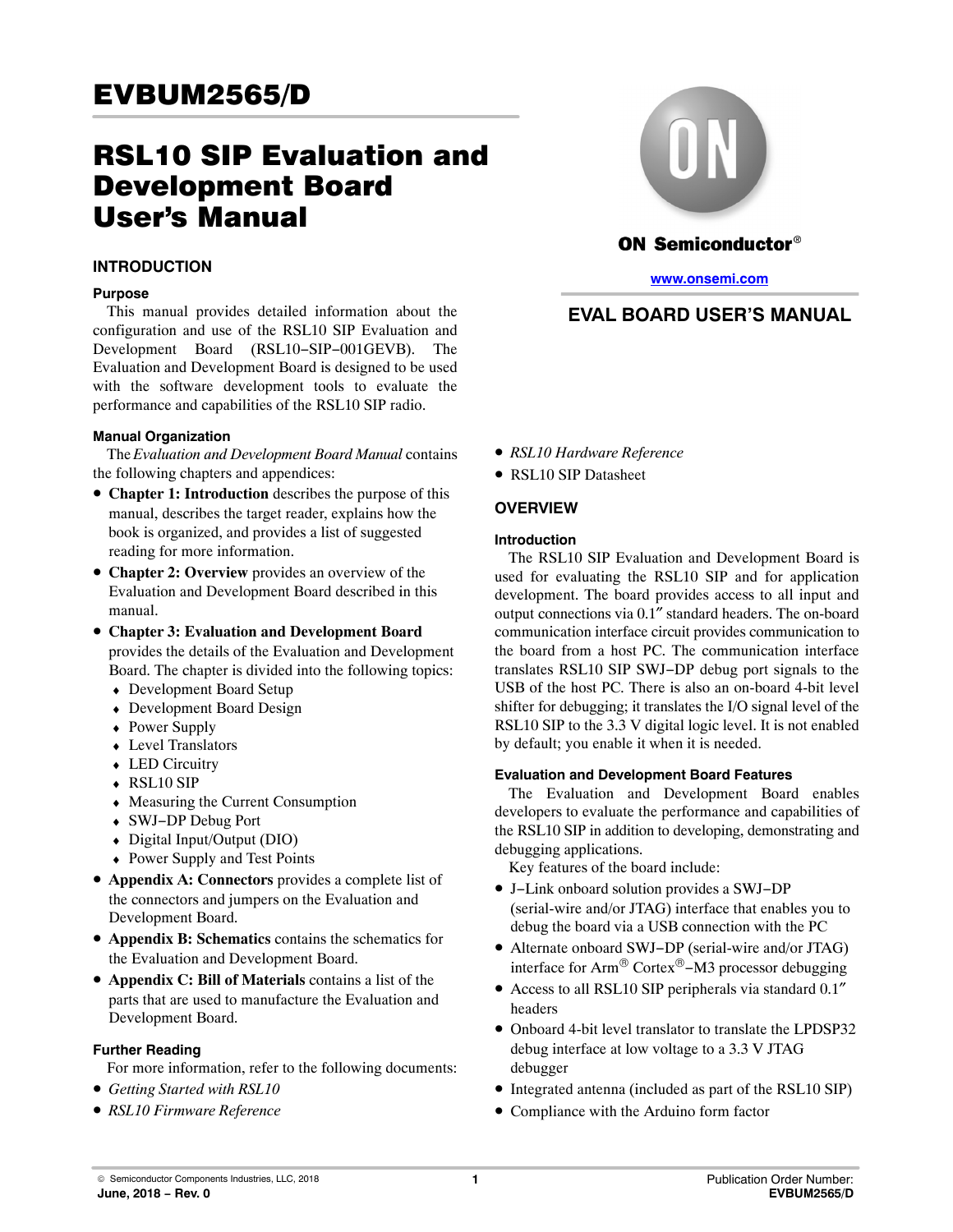## **EVALUATION AND DEVELOPMENT BOARD**

#### **Evaluation and Development Board Setup**

This section is an overview of how to configure the Evaluation and Development Board. Details of the development board configuration are discussed later in this manual.

Figure 1 represents an overview of the board setup.



**Figure 1. Evaluation and Development Board Setup**

If you want to use an external J−Link debugger instead of the onboard one, connect the debugger to connector P2 on the SiP board, as shown in Figure 2. Notice that for this setup, you also need a power supply.



**Figure 2. Evaluation and Development Board Setup with External J−Link Debugger**

### **Evaluation and Development Board Design**

The following sections detail the various sub-circuits of the RSL10 SIP Evaluation and Development Board. The

block diagram in Figure [3](#page-2-0) shows the locations of the various circuit sections. Figure [5](#page-3-0) and Figure [6](#page-3-0) provide 3-dimensional illustrations of the SiP board.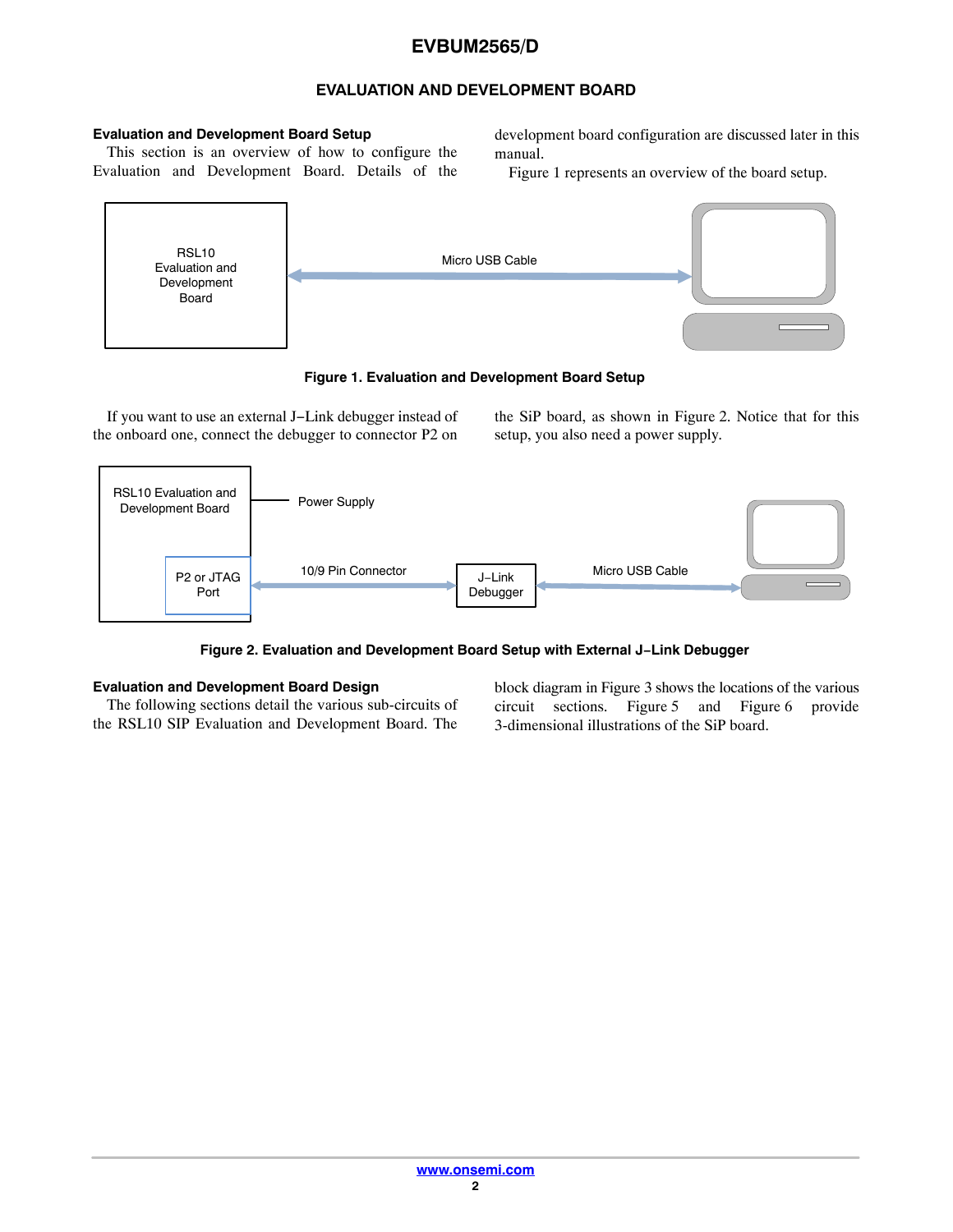<span id="page-2-0"></span>

**Figure 3. Circuit Location Block Diagram (Top View)**



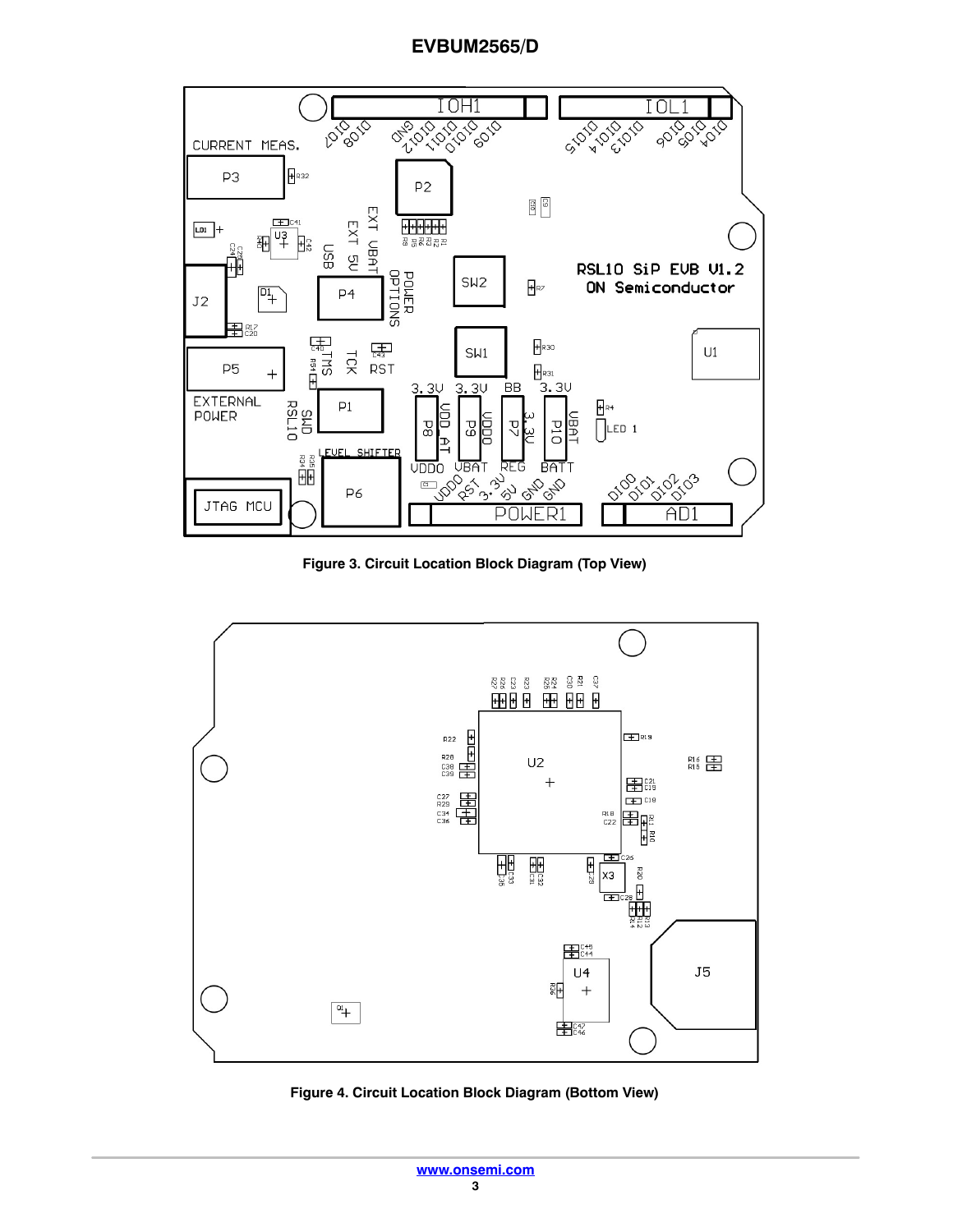<span id="page-3-0"></span>

**Figure 5. Three-Dimensional Line Drawing of the Board (Top View)**



**Figure 6. Three-Dimensional Line Drawing of the Board (Bottom View)**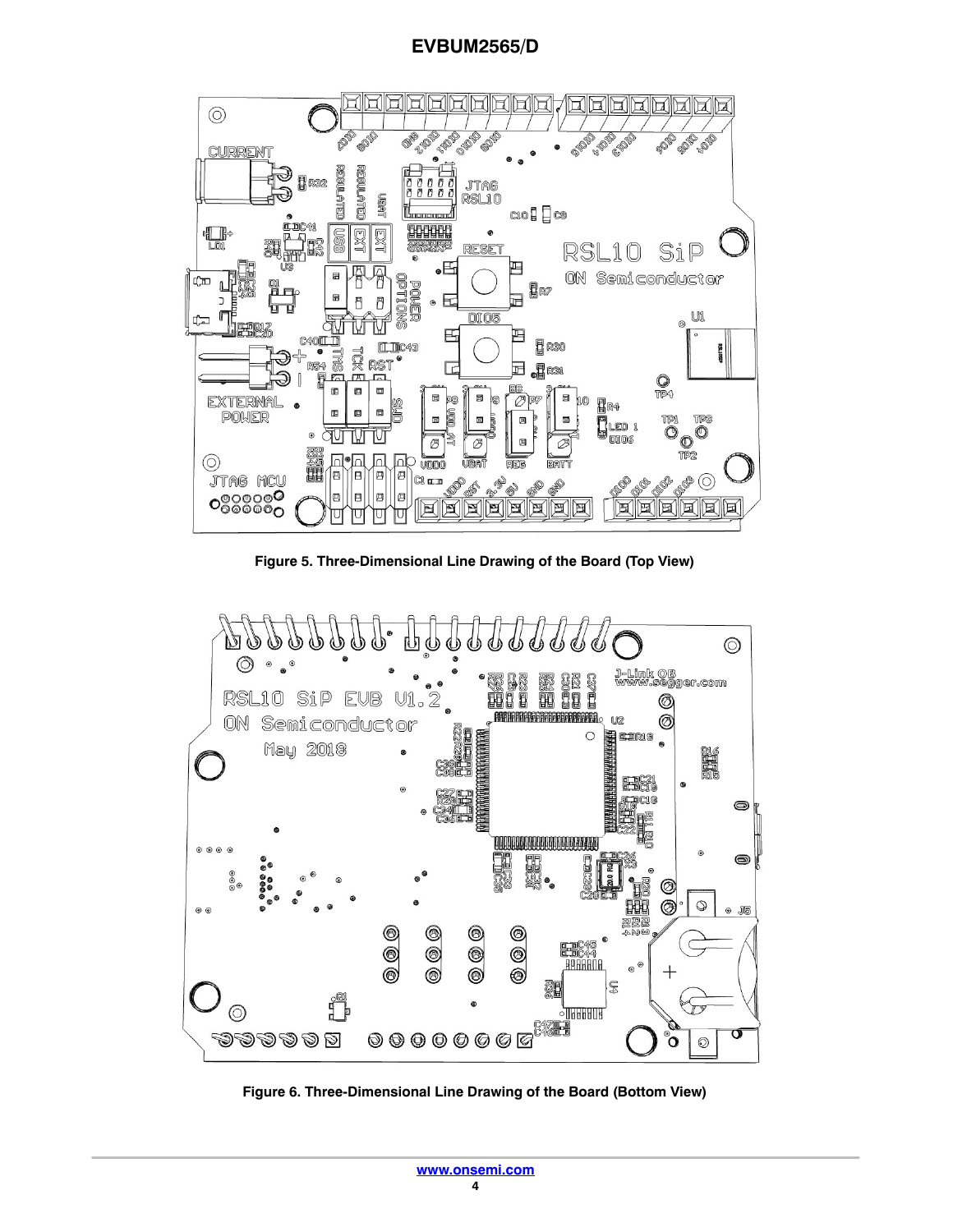#### <span id="page-4-0"></span>**Power Supply**

The Evaluation and Development Board can be powered by one of the following:

- Micro USB port with regulator
- External power supply connector (P5) with regulator

#### **Table 1. POWER SUPPLY SELECTION**

• External power supply connector (P5) without regulator

Use the jumpers on pin headers  $P4$ ,  $P7$  and  $P10$  to select a power supply option as show in Table 1.

| <b>Power Source</b>                            | Jumper Position on P4 | Jumper Position on P7 | Jumper Position on P10 |
|------------------------------------------------|-----------------------|-----------------------|------------------------|
| Micro USB Port with Regulator                  | 1&2                   | 2&3                   | 1&2                    |
| <b>External Power Supply with Regulator</b>    | 3&4                   | 2&3                   | 1&2                    |
| <b>External Power Supply without Regulator</b> | 5&6                   | 2&3                   | 2&3                    |

#### **Table 2. MINIMUM/MAXIMUM EXTERNAL REGULATED VOLTAGES**

|                             |                            | <b>Input Voltage</b> |                |         |
|-----------------------------|----------------------------|----------------------|----------------|---------|
| <b>Power Supply</b>         | Header                     | <b>Minimum</b>       | <b>Typical</b> | Maximum |
| RSL10 SIP and J-Link OB MCU | <b>EXT-PSU Regulated</b>   | 3.3V                 | 3.6V           | 12.0V   |
| RSL10 SIP and J-Link OB MCU | USB                        |                      | 5.0V           |         |
| RSL <sub>10</sub> SIP       | <b>EXT-PSU Unregulated</b> | 1.1V                 | 1.25V          | 3.6V    |

#### **Level Translators**

The board has level translators for the DIO signals of the RSL10 SIP, including the clock signal. The level translators facilitate interfacing to external devices that operate at a higher voltage than the RSL10 SIP.

VDDO and 3.3 V are two different power rails. The translator allows a logic signal on the VDDO side to be translated to either a higher or a lower logic signal voltage on the 3.3 V side, and vice-versa.

The level translation circuitry consists of components U4 and the 2x4 header. Signals are translated from the VDDO voltage reference to 3.3 V (default) voltage provided by the regulator output or by an external supply. The VDDO voltage is configured by the pin on header P11 (located on the board edge) to either VBAT\_DUT, 3.3 V or other level within the VDDO voltage range, which is 1.1 to 3.3 V.

The NLSX5014 level translators are bi-directional. They have the following features:

- Wide voltage operating range: 0.9 V to 4.5 V
- VDDO and 3.3 V are independent
- VDDO can be equal to, or less than, 3.3 V when connected to the power rail

To enable the level translators, populate positions R34 and R35 with 0 ohms. By default, the level translators are disabled. NOTE: Enabling the level translator affects power consumption.

#### **LED Circuitry**

There are two LEDs on the board. One is a dual color LED, called LD1, connected to the J−Link emulator

microcontroller unit (MCU). The other is the green LED, connected to DIO 6 of RSL10 SIP. You can use this LED within your applications as an indication LED by programming DIO 6. If DIO 6 is high, this LED is on.

#### **Measuring the Current Consumption**

This section deals with measuring current consumption for the Evaluation and Development Board.

Headers are provided for each of the regulated voltages for additional capacitance and/or for measurements. RSL10 SIP has 16 digital I/Os. The VDDO pin in header P9 configures the I/O voltages for power domains to VBAT. The VBAT pin in header P10 configures the VBAT source. The power select pin in header P4 configures the power source of the RSL10 SIP. In addition the measurements should be done by connecting an ammeter to current measure header P3 to measure the device power consumption in isolation.

To measure the current consumption of RSL10 SIP only, you need to source the chip using the external power supply without the regulator as shown in Table 2. To remove leakage currents during current measurement, remove the jumpers on header SWD. Removing the jumpers between the MCU and the RSL10 SIP that connect nRESET, SWDIO and SWCLK prevents current leakage from the JTAG interface, avoiding inaccurate current measurements. In addition, DIOs 4, 5 and 6 must be configured to High−Z (disabled) with no pull up in software. DIOs 4 and 5 are directly connected to the Atmel chip and will leak power into it. DIO 6 is directly connected to the transistor driving the LED and can leak power into it.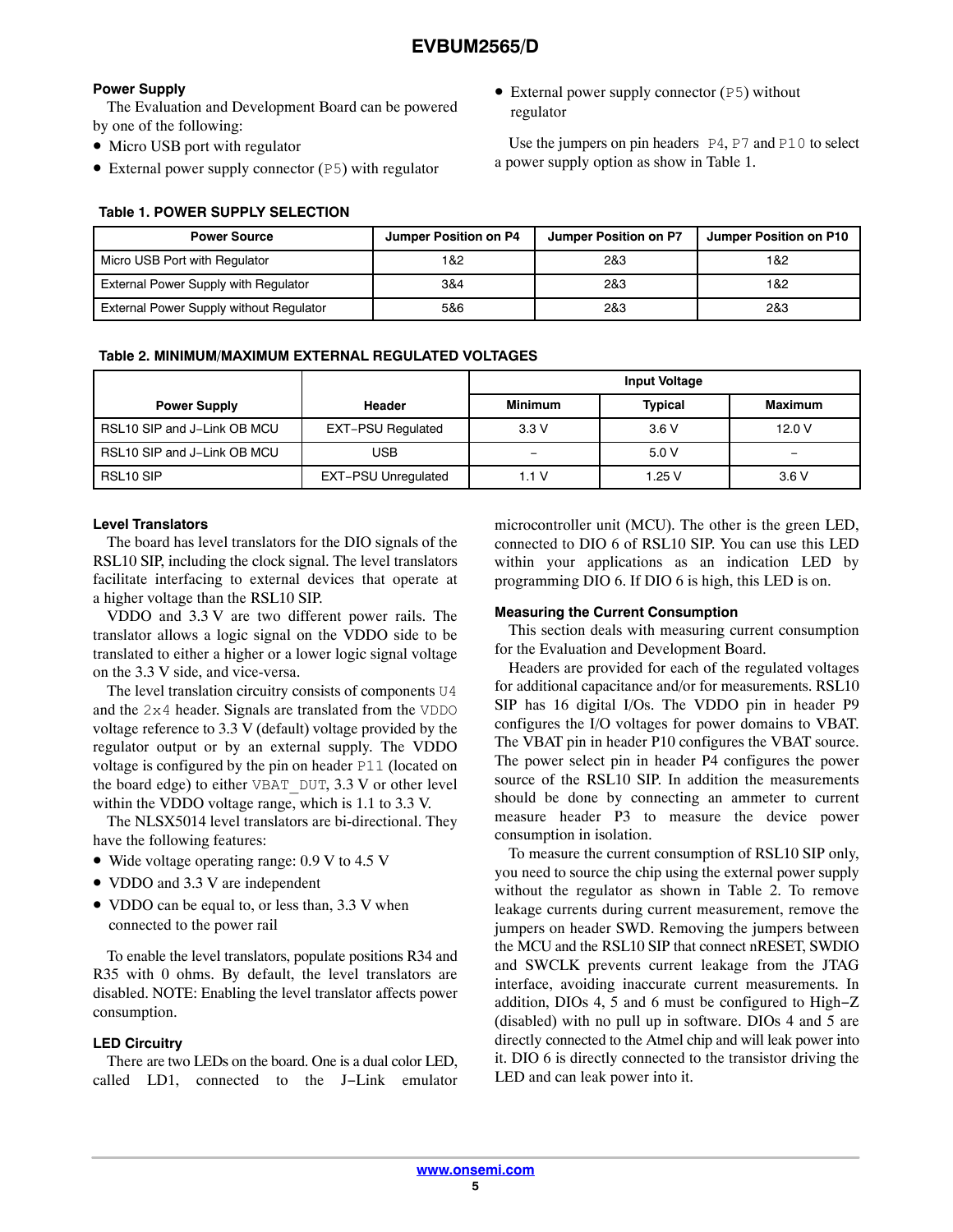## **SWJ−DP DEBUG Port**

The J−Link adapters are typically used to communicate with RSL10 SIP using the standard Coresight SWJ−DP debug port in a JTAG/SW communication protocol. The 9-pin 0.05 in Samtec FTSH header (P1), defined by the Arm Cortex−M3 core on the board, connects RSL10 SIP to external adapters compatible with the Arm Cortex−M3 processor's SWJ−DP interface. Alternatively, you can connect the micro USB port on the board to a PC.

#### **DIGITAL Input/Output (DIO)**

The RSL10 SIP contains 16 digital I/O (DIO) signals. The DIO voltage domain is VDDO, while the input voltage can be VBAT or external voltage as outlined in Section "Measuring the Current Consumption" on page [5](#page-4-0).

The DIO signals on the RSL10 SIP are multiplexed with several interfaces, including:

- One I<sup>2</sup>C interface (DIO [7:8])
- Four external inputs to the low-speed analog to digital converters (DIO [0:3])
- One PCM interface
- Two PWM drivers
- Two SPI interfaces (DIO [13:15])
- One UART interface (DIO [4:5])
- Support interfaces that can be used to monitor control of the RF front-end and Bluetooth® baseband controller

For more information about the DIO multiplexed signals, refer to the *RSL10 Hardware Reference*.

The board provides access to any of the DIOs or their multiplexed signals via the Arduino Headers (Power1, AD1, IOL1, and IOH1).

The LED circuit provides visual monitoring of the DIOs; refer to Section "LED Circuitry" on page [5](#page-4-0) for further information.

#### **Power Supplies**

There are several external power supplies available on your Evaluation and Development Board.

The user can also access signals on various headers on boards, as described throughout this document.

The external power supplies available for QFN boards are:

- VBUS, 5 V from USB connection − available only when USB is plugged in
- V3.3, 3.3 V from LDO − available when regulated supply is selected
- VEXT, (P5 header) unregulated external supply − available when unregulated supply is selected
- Battery (J5 Battery Holder, 12 mm coin cell battery)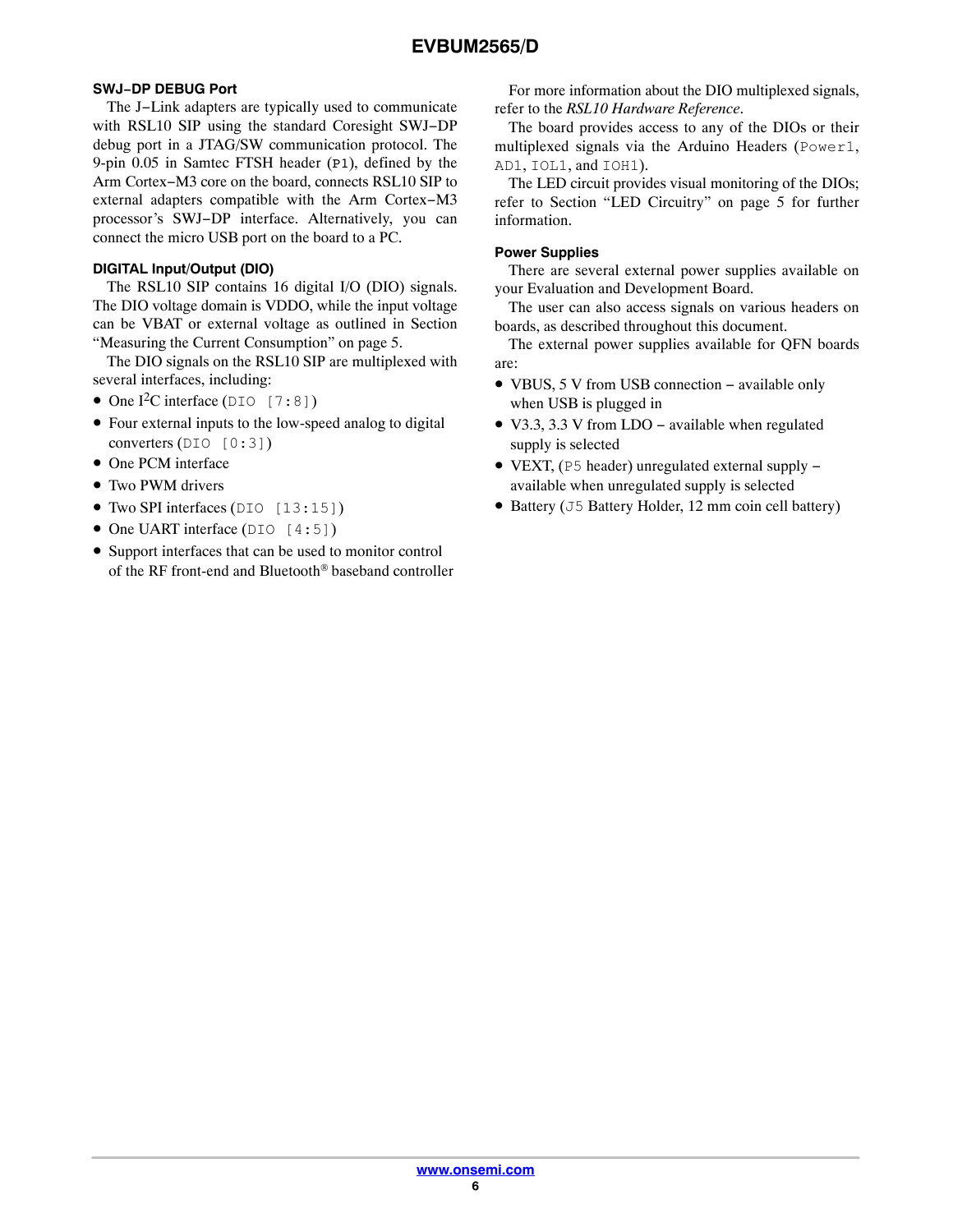## **APPENDIX A − CONNECTORS**

#### **Overview**

This appendix lists all connectors on the Evaluation and Development Board. The sections that follow provide descriptions for:

- Jumpers and their possible configurations
- Headers
- Switches and their possible configurations
- Connectors

#### **Configuration Header Jumpers**

#### **Table 3. JUMPER DESCRIPTIONS**

| <b>Designator</b> | <b>Description</b>                                   |
|-------------------|------------------------------------------------------|
| P4                | Regulated or Unregulated power supply selection      |
| P <sub>10</sub>   | VBAT Power Source selection (3.3 V, Vext or Battery) |
| P <sub>9</sub>    | VDDO selection (VBAT DUT, 3.3 V)                     |
| P <sub>8</sub>    | VDD AT selection (3.3 V, VDDO)                       |
| P <sub>1</sub>    | Onboard JTAG debugger connection                     |

#### **Headers**

#### **Table 4. HEADER DESCRIPTIONS**

| <b>Designator</b> | <b>Description</b>                            |
|-------------------|-----------------------------------------------|
| POWER1            | Arduino Power header 3.3 V, VDDO, nRESET, GND |
| AD <sub>1</sub>   | Arduino Analog Inputs header A [0:3]          |
| IOL <sub>1</sub>  | Arduino IOL header UART, INT [0:1], SPI2      |
| IOH <sub>1</sub>  | Arduino IOH header I2C, SPI1                  |
| P <sub>2</sub>    | External JTAG debug connection header         |
| P <sub>3</sub>    | Current measurement header                    |
| <b>P5</b>         | External power supply header                  |
| P <sub>6</sub>    | Input and output of level shifter             |

#### **Switches**

#### **Table 5. SWITCH DESCRIPTIONS**

| <b>Designator</b> | <b>Description</b>                   |
|-------------------|--------------------------------------|
| SW <sub>1</sub>   | Pushbutton switch to reset RSL10 SIP |
| SW <sub>2</sub>   | Pushbutton switch for DIO5           |

#### **Connectors**

#### **Table 6. CONNECTOR DESCRIPTIONS**

| <b>Designator</b> | <b>Description</b>                                       |
|-------------------|----------------------------------------------------------|
| ۱ ک               | RF switch connector                                      |
| J2                | Micro USB port for power supply, JTAG and UART emulation |
| JЗ                | MCU programming connector                                |
| J5                | Battery Holder (12 mm coin cell)                         |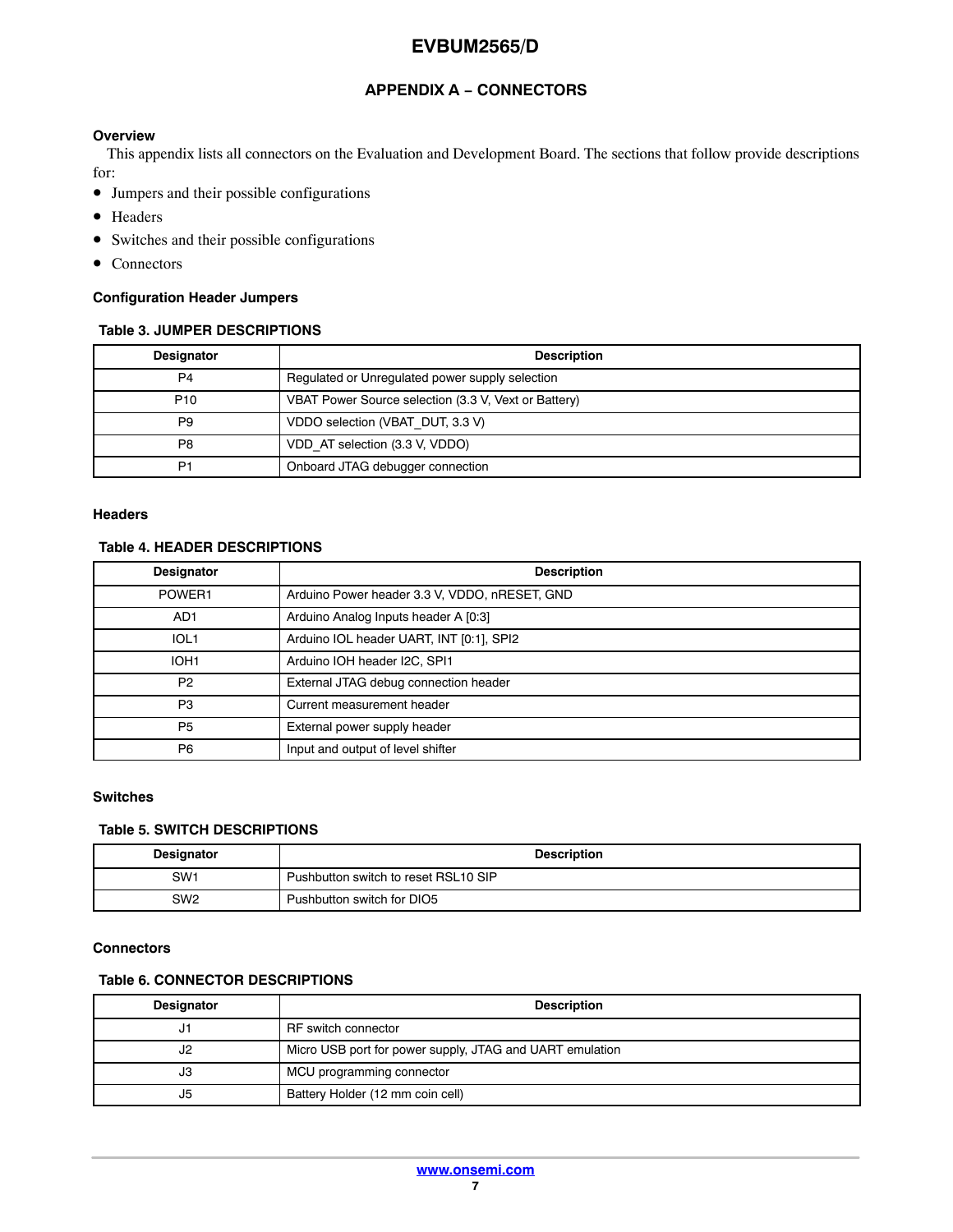## **APPENDIX B − SCHEMATICS**

This appendix contains schematics for the Evaluation and Development Board, version 1.3:

- The Top-level (Arduino interface) schematic
- The RSL10 SIP schematic
- The Interface MCU schematic
- The Power Supply schematic



**Figure 7. Top-Level (Arduino Interface) Schematic**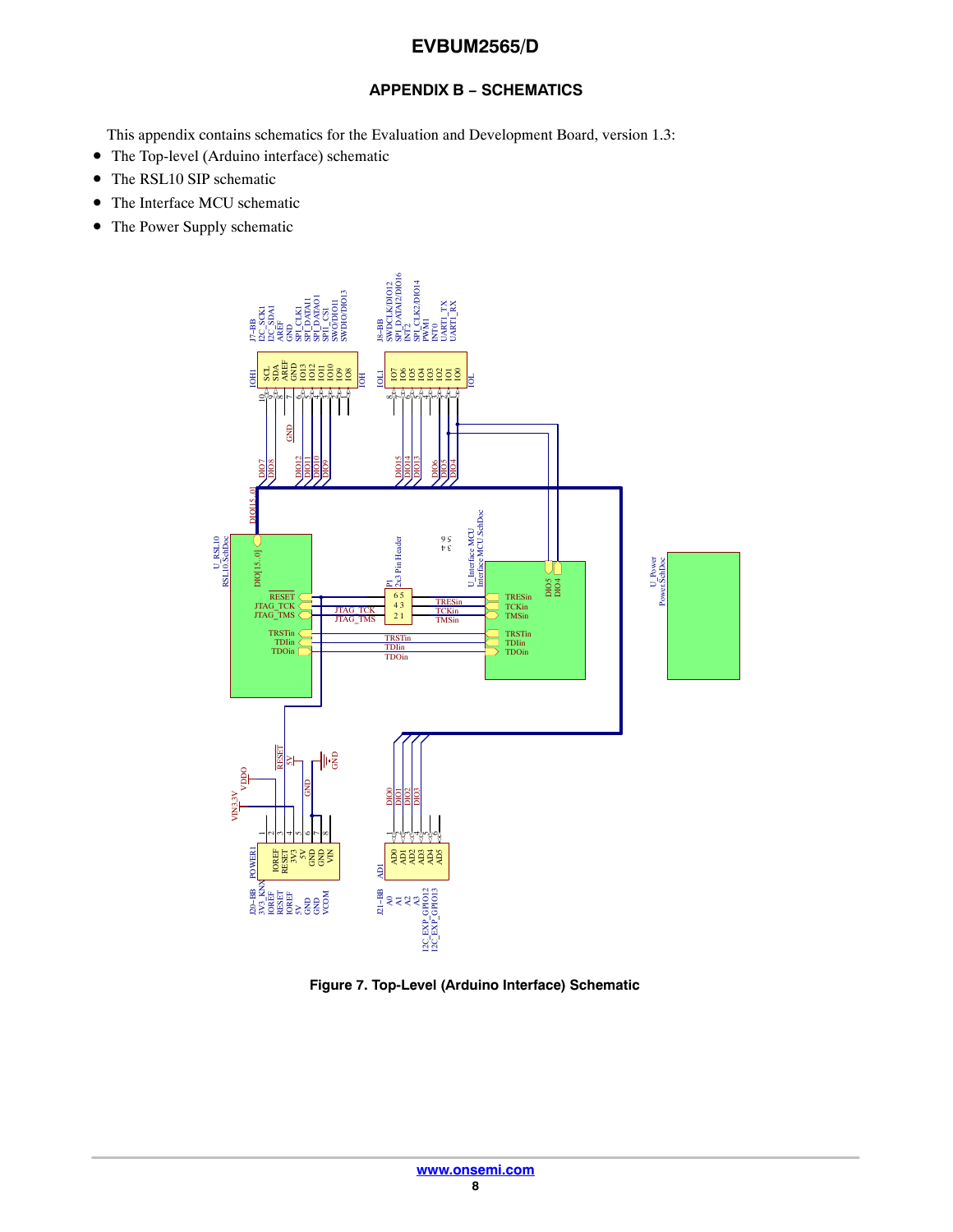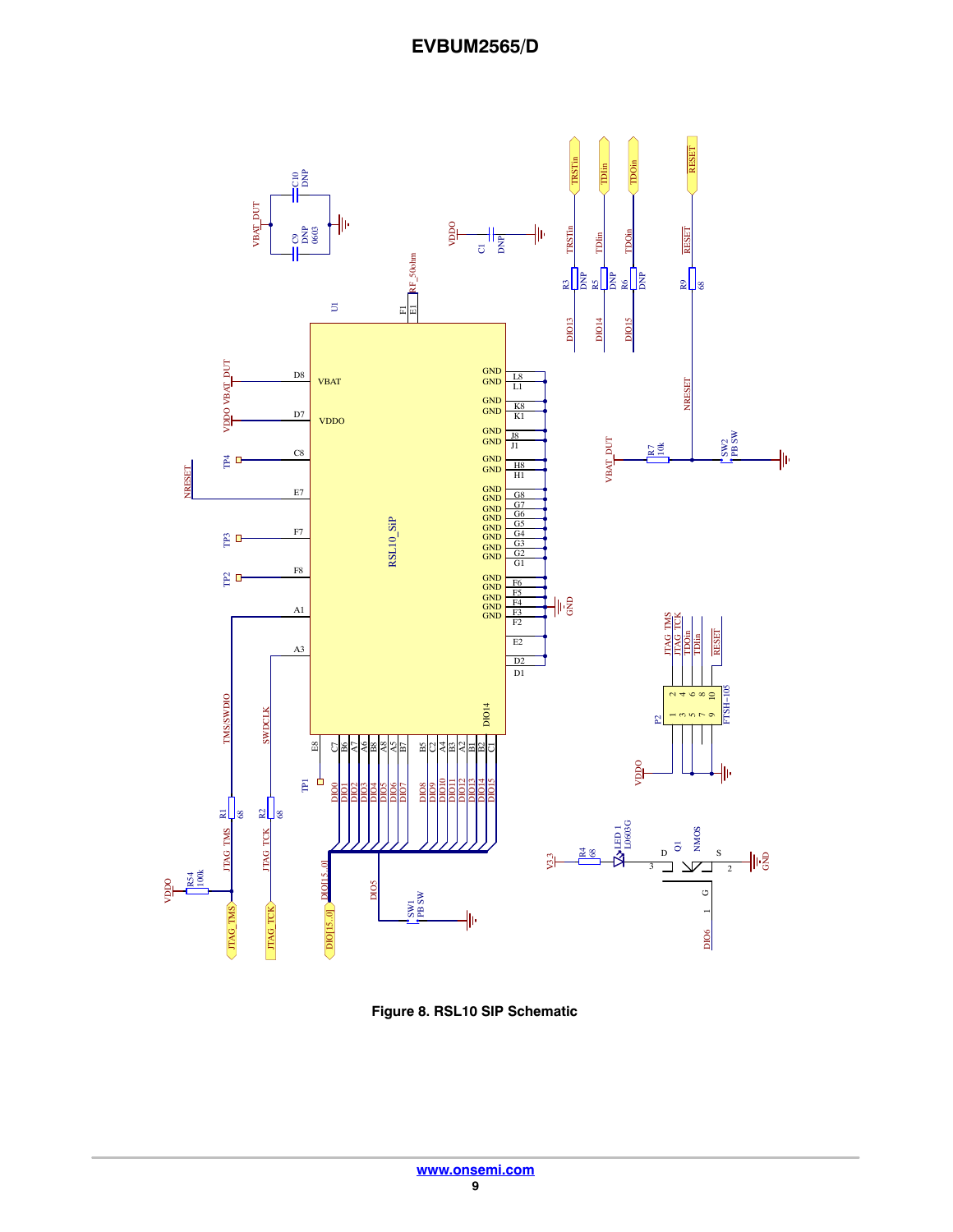

**Figure 9. Interface MCU Schematic**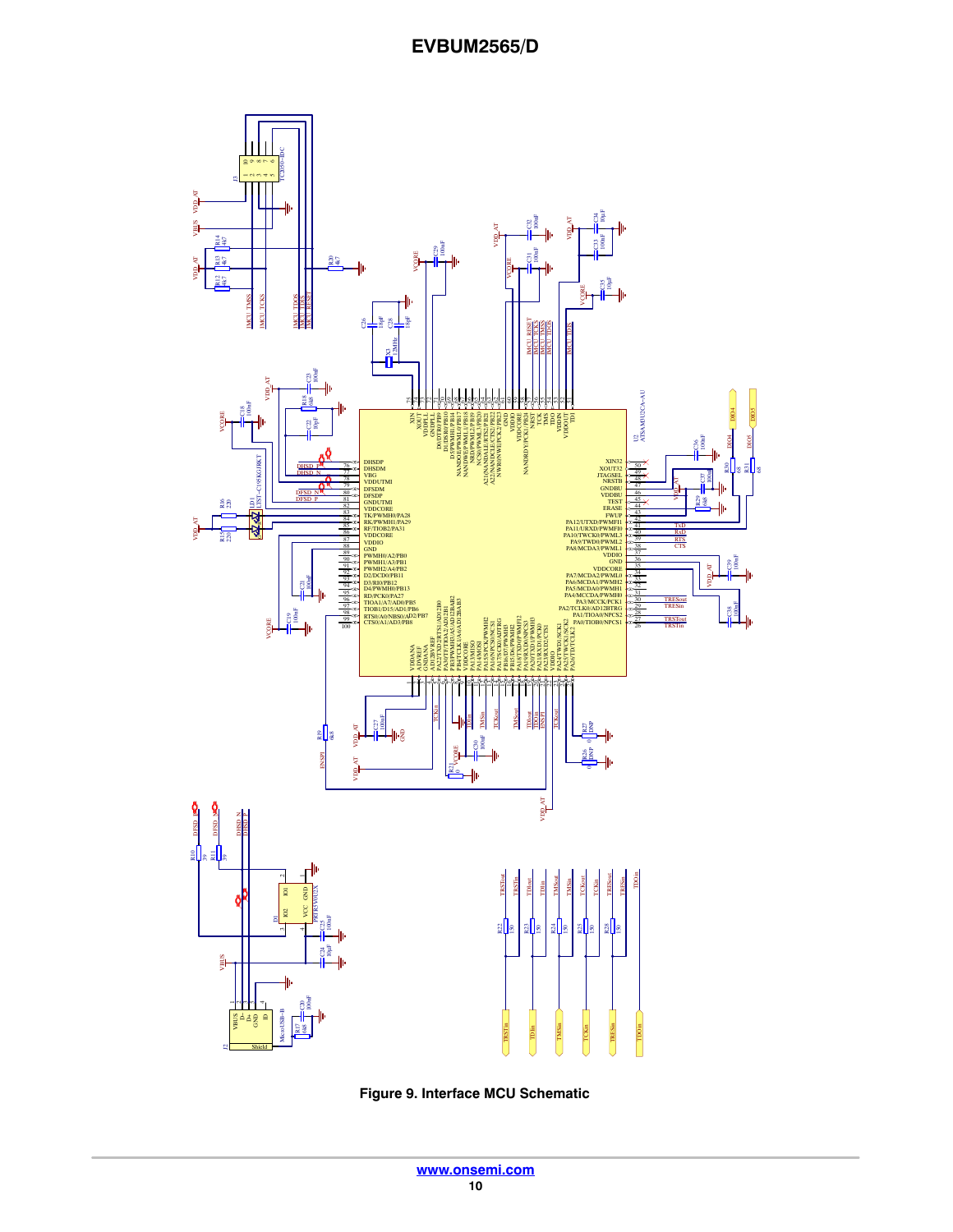

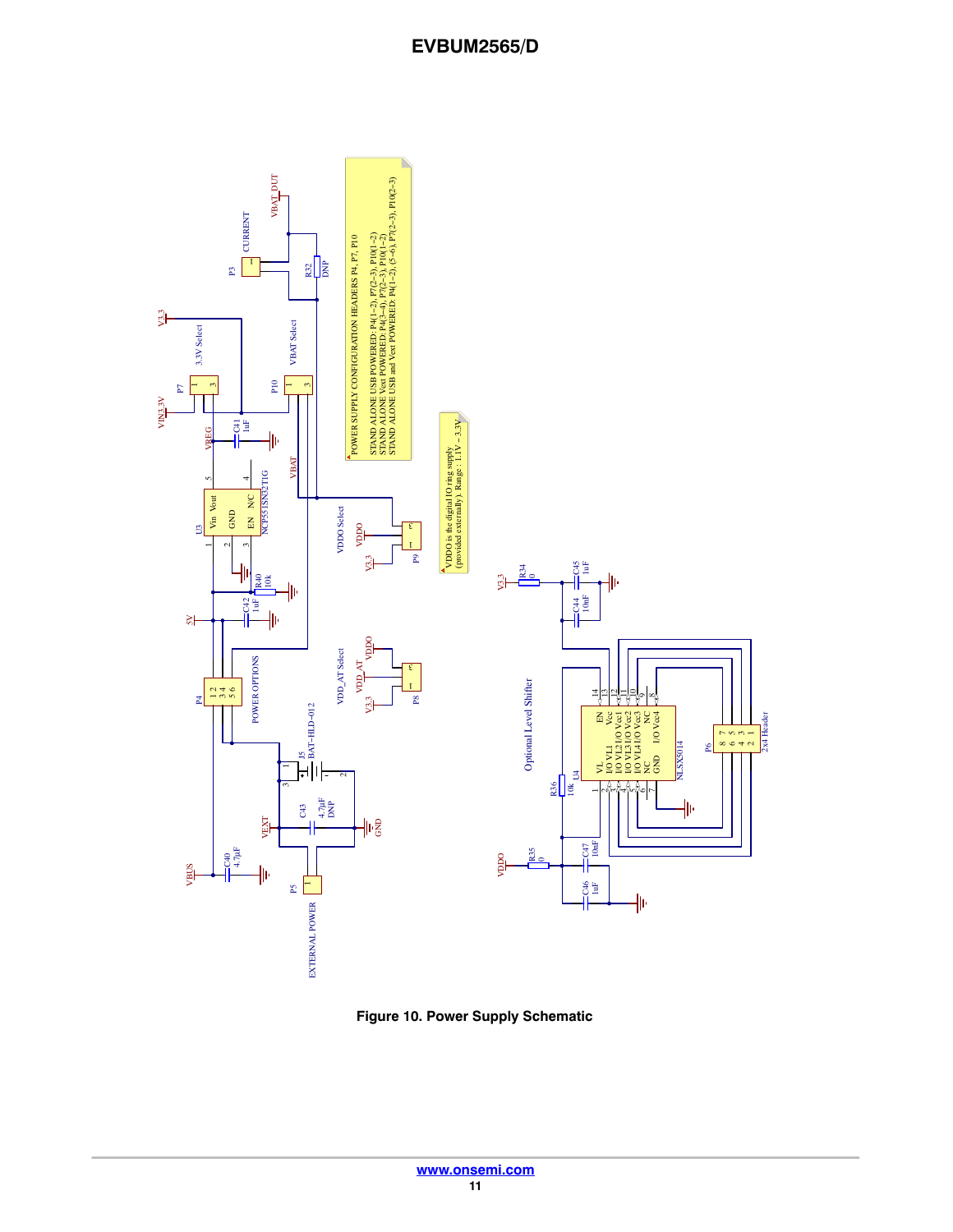## **APPENDIX C − BILL OF MATERIALS**

## <span id="page-11-0"></span>**Table 7. BILL OF MATERIALS FOR RSL10 SIP EVALUATION AND DEVELOPMENT BOARD VERSION**

| <b>Designator</b>                                                                                     | <b>Description</b>                                                               | <b>Footprint Doc</b>   |
|-------------------------------------------------------------------------------------------------------|----------------------------------------------------------------------------------|------------------------|
| AD <sub>1</sub>                                                                                       | Arduino Stackable Header 6-pin                                                   | N/A                    |
| C9, C40, C43                                                                                          | CAP CER 4.7 µF 10 V X5R 0603, CAP CER 4.7 µF 25 V X5R<br>0603                    | 0603                   |
| C1, C10, C18, C19, C20, C21,<br>C23, C25, C27, C29, C30, C31,<br>C32, C33, C36, C37, C38, C39         | Capacitor, NP0, ±2%                                                              | 0402                   |
| C <sub>22</sub>                                                                                       | Capacitor, NP0, $\pm 2\%$                                                        | 0402                   |
| C24, C34, C35                                                                                         | Capacitor, $X5R, \pm 10\%$                                                       | 0603                   |
| C <sub>26</sub> , C <sub>28</sub>                                                                     | Capacitor, NP0, ±2%                                                              | 0402                   |
| C41, C42, C45, C46                                                                                    | Capacitor, NP0, ±10%                                                             | 0402                   |
| C44, C47                                                                                              | Capacitor, NP0, ±2%                                                              | 0402                   |
| D1                                                                                                    | Ultra low capacitance double rail-to-rail ESD protection diode                   | SOT-143B               |
| IOH1                                                                                                  | Arduino Stackable Header 10-pin                                                  |                        |
| IOL1, POWER1                                                                                          | Arduino Stackable Header 8-Pin                                                   |                        |
| J2                                                                                                    | MicroUSB-B-SMT                                                                   | FCI 10118193-0001LF    |
| J5                                                                                                    | HOLDER BATTERY 12 MM COIN                                                        |                        |
| LD1                                                                                                   | Ultra bright AllnGaP Bi-Color LED                                                | LED_DUAL_0606          |
| LED <sub>1</sub>                                                                                      | LED SMARTLED GREEN 570NM 0603                                                    | 0603                   |
| P1, P4                                                                                                | Header 2x3 SMT                                                                   |                        |
| P <sub>2</sub>                                                                                        | SAMTEC - CONN HEADER 10POS DUAL .05" SMD<br><b>KEYING SHROUD</b>                 | <b>FTSH-105</b>        |
| P3, P5                                                                                                | HEADER, 2POS, 1ROW; Series: 961; Pitch Spacing:<br>2.54 mm; RA                   |                        |
| P <sub>6</sub>                                                                                        | 2x4 Pin Header                                                                   |                        |
| P7, P8, P9, P10                                                                                       | HEADER, 3POS, 1ROW; Series: 961; Pitch Spacing:<br>2.54 mm                       |                        |
| Q <sub>1</sub>                                                                                        | <b>NMOS Transistor</b>                                                           | SOT65P210X105-3N       |
| R <sub>1</sub> , R <sub>2</sub> , R <sub>4</sub> , R <sub>9</sub> , R <sub>30</sub> , R <sub>31</sub> | Resistor, ±1%, 0.063 W                                                           | 0402                   |
| R3, R5, R6, R26, R27, R32                                                                             | Resistor, ±1%, 0.063 W                                                           | 0402                   |
| R7, R36, R40                                                                                          | Resistor, $\pm 1\%$ , 0.1 W                                                      | 0402                   |
| R10, R11                                                                                              | Resistor, ±1%, 0.1 W                                                             | 0402                   |
| R12, R13, R14, R20                                                                                    | Resistor, $\pm 1\%$ , 0.1 W                                                      | 0402                   |
| R <sub>15</sub> , R <sub>16</sub>                                                                     | Resistor, $\pm 1\%$ , 0.1 W                                                      | 0402                   |
| R17, R18, R19, R29                                                                                    | Resistor, $\pm 1\%$ , 0.1 W                                                      | 0402                   |
| R21, R34, R35                                                                                         | Resistor, $\pm 1\%$ , 0.1 W                                                      | 0402                   |
| R22, R23, R24, R25, R28                                                                               | Resistor, $\pm 1\%$ , 0.1 W                                                      | 0402                   |
| R54                                                                                                   | Resistor, $\pm 1\%$ , 0.1 W                                                      | 0402                   |
| SW1, SW2                                                                                              | ALPS - SKHUALE010 - Tactile Switch, SPNO, SMD,<br>$6.5 \times 6.2 \times 2.5$ mm | ALPS_SKHUxxx010_WO_GND |
| U1                                                                                                    | RSL10 SIP                                                                        | N/A                    |
| U2                                                                                                    | IC MCU 32 bit 128 kB flash 100LQFP                                               | <b>LQFP-100</b>        |
| U <sub>3</sub>                                                                                        | IC REG LIN 3.3 V 600MA 5TSOP                                                     | TSOP-5IPC              |